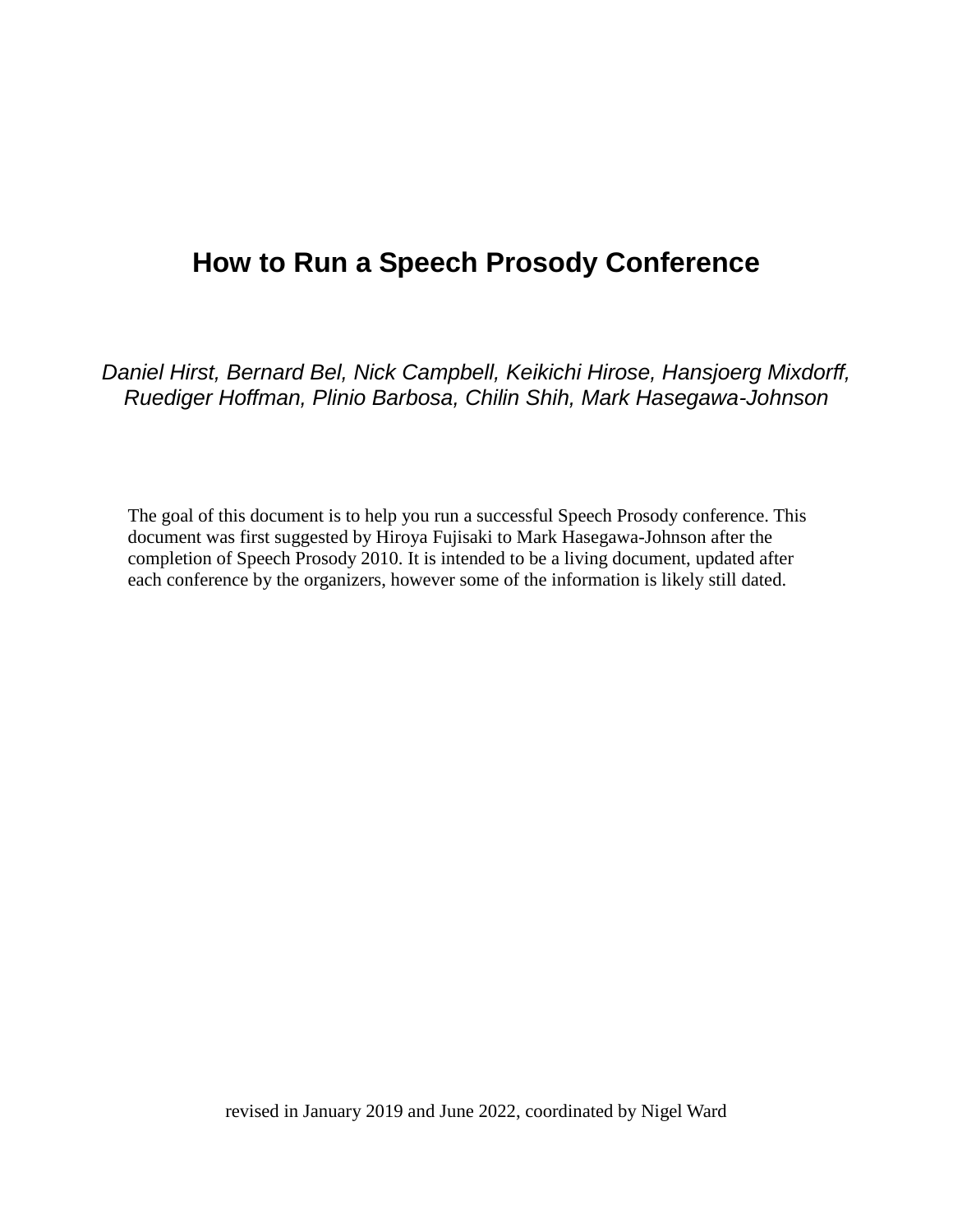## **I. Scientific Aspects of Conference Planning**

#### *I.A. The Conference as an Institution*

Speech Prosody is, by design, one of the most interdisciplinary of international conferences. We can not say "it is the most interdisciplinary conference in our field" because prosody can not be appropriately or accurately placed within any single "field." Of the current permanent advisory committee, about half are linguists or social scientists, and about half are engineers or computer scientists. Authors who have attended at least one Speech Prosody conference include representatives from departments of Speech Pathology, Neuroscience, Music, Mathematics, Anthropology, and Physics.

The classical Greek word προσωδία meant "to be set to song or melody" (προσ ωδία; in modern Greek, το τραγούδι). In music composition, "prosody" is the assignment of syllables to notes. Likewise, in speech planning and perception, prosody is the assignment of syllables to articulatory and acoustic instantiations, for the purpose of communicating all of the segmental, supra-segmental, and para-linguistic components of a spoken message. The study of prosody is the study of a process mapping from a message, including possibly linguistic, social, or other para-linguistic messages, to signals, either acoustic or articulatory.

#### **I.A.1 Building the Speech Prosody Community**

We have always managed to organize the conference in order to avoid parallel oral sessions. We believe that an interdisciplinary community is betrayed if authors from each discipline sort themselves into non-overlapping oral sessions. With all authors attending the same regular oral sessions, several hours/day for four consecutive days, it becomes possible to observe interaction among the disciplines that would be otherwise impossible.

Speech Prosody encourages publication by young authors, authors working on under-resourced languages, and others who may not have the funds to create large state-of-the-art experimental systems, therefore the acceptance rate is usually high. Typically, the acceptance rate is quite high (2010: 87%, 2022 75%). There have been typically 180-300 submitted regular manuscripts, resulting in 160-270 accepted regular papers. One concern that sometimes comes up is whether this acceptance rate is hurting us in some way, for example regarding indexing, but the benefits currently outweigh the downside.

#### **I.A.2 The Speech Prosody Permanent Advisory Council**

In 2010, SProSIG adopted a new constitution. One of the terms of the new constitution established a Permanent Advisory Council (PAC) for the Speech Prosody conference. The council includes three permanent members (the founders of the organization: Daniel Hirst, Nick Campbell, and Bernard Bel), the 3-5 SProSIG officers (three according to the constitution, but a tie put four on the board in 2010, and a near-tie put five on the board in 2018), and two of the organizers from each Speech Prosody conference (organizers serve on the PAC for ten years, beginning at the conclusion of the conference that they have organized).

#### *I.B. Review Policy*

Speech Prosody papers are four pages in length with one additional page only for references (page limitation not applicable to keynote speakers). The purpose of the four-page limit is reviewing: reviewers will evaluate, and the program committee will accept or reject, the entire four-page paper.

In order to cope with "split judgment" by reviewers, it is recommended to assign three (or more)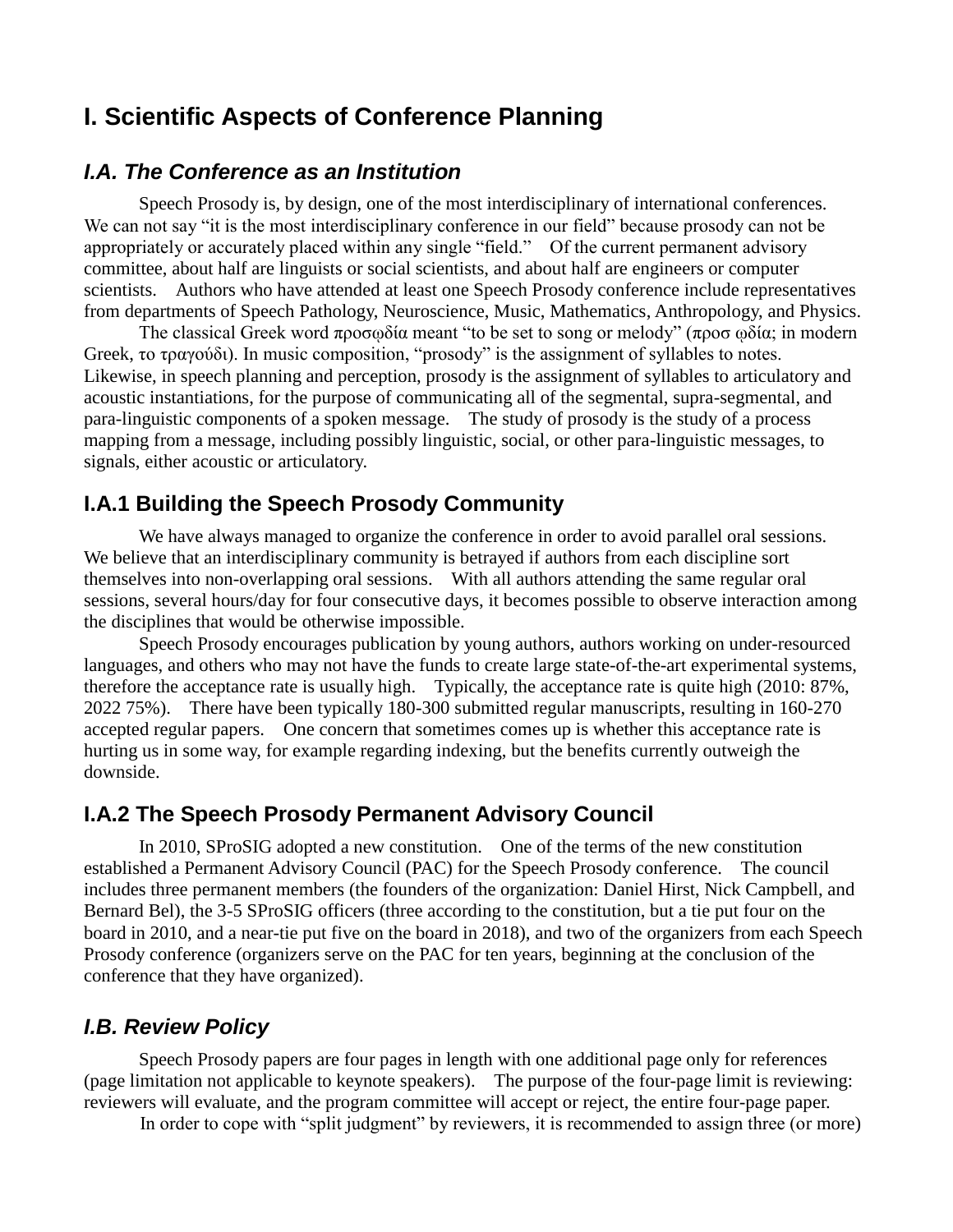reviewers to a paper. This means you will need many qualified reviewers. For this, obtain the reviewer lists, including of performant and non-performant reviewers, from former Speech Prosody organizers well beforehand, and recruit new reviewers. The Permanent Advisory Council may be able to help with this. It is important to select qualified reviewers to avoid low quality reviews, and it is recommended to notify reviewers that reviews without any comments are not acceptable.

#### **I.B.1. Review Criteria**

There are five primary review criteria for Speech Prosody: Significance, Correctness, Originality, Readability, and Relevance (SCORR). "Significance" is an estimate of the likely impact the paper will have upon the field of speech prosody. "Correctness" is the lack of errors in scientific background or experimental design. "Originality" is the degree to which the paper proposes and tests new ideas. "Readability" measures the professionalism of the manuscript presentation, and the degree to which a reader can easily understand its content. "Relevance" is the degree to which the paper addresses problems relevant to the study of speech prosody. We have had trouble, in the past, with reviewers who use a very narrow definition of the word "prosody" (e.g., "prosody" = "intonation and rhythm"), and hence give very low "relevance" scores to very good papers. The program committee has the right to ignore any reviewer evaluation, but by doing so, you waste the energy and time of your reviewer. It may be wiser to ensure that your reviewers are properly informed, in advance, by providing them with a few sentences defining "relevance," such as the degree to which the paper addresses problems relevant to the study of speech prosody, understood in a broad sense to includes interdisciplinary topics.

Plagiarism (copying of another's work without proper explicit and detailed citation) is cause for immediate rejection of any manuscript submitted to Speech Prosody. Self-plagiarism is also cause for immediate rejection. Examples of self-plagiarism include the submission to Speech Prosody of a manuscript that has been previously published elsewhere, or that has been submitted for review to any other journal, conference, or workshop. An article is considered "previously published" if it's content is identical to that of another article submitted by the same authors, even if the wording is not identical. Every article submitted to Speech Prosody must contain significant original content, and the significance of the paper is evaluated based on its original content only. An article submitted to Speech Prosody may contain results or analyses that have been published elsewhere by the same authors, but only on two conditions: (1) the previous publication must be correctly cited, and (2) in addition to the previously published results, the article must contain significant original content worthy of publication in an ISCA conference.

#### **I.B.2. Review Schedule**

The review schedule depends on the length of time that it takes for visitors to obtain a visa to enter your country. Find out how long this takes. Set the announcement of paper accept/reject decisions to be far enough in advance of the conference so that everybody can get their visas, but not too much earlier. Call this time "T." For example, Speech Prosody 2010 was held May 11-14; it was determined that some visa requests might take fourteen weeks, therefore accept/reject decisions were announced on  $T =$  January 15.

Special session proposals should be submitted no later than T minus 12 weeks. Special session proposals should be reviewed by the organizing committee, who should select about three special sessions (depending on your planned conference program). The list of special sessions should be announced by T minus 10 weeks, so that each author can choose whether to submit his or her paper to a special session or a regular session.

Authors should submit their manuscripts at T minus 6-8 weeks. Manuscripts should be sent to reviewers no later than T minus 5-7 weeks. Reviews should be due no later than T minus 2-3 weeks. From T minus 3 until T minus 1 week, you will vigorously pursue tardy reviewers, and acquire backup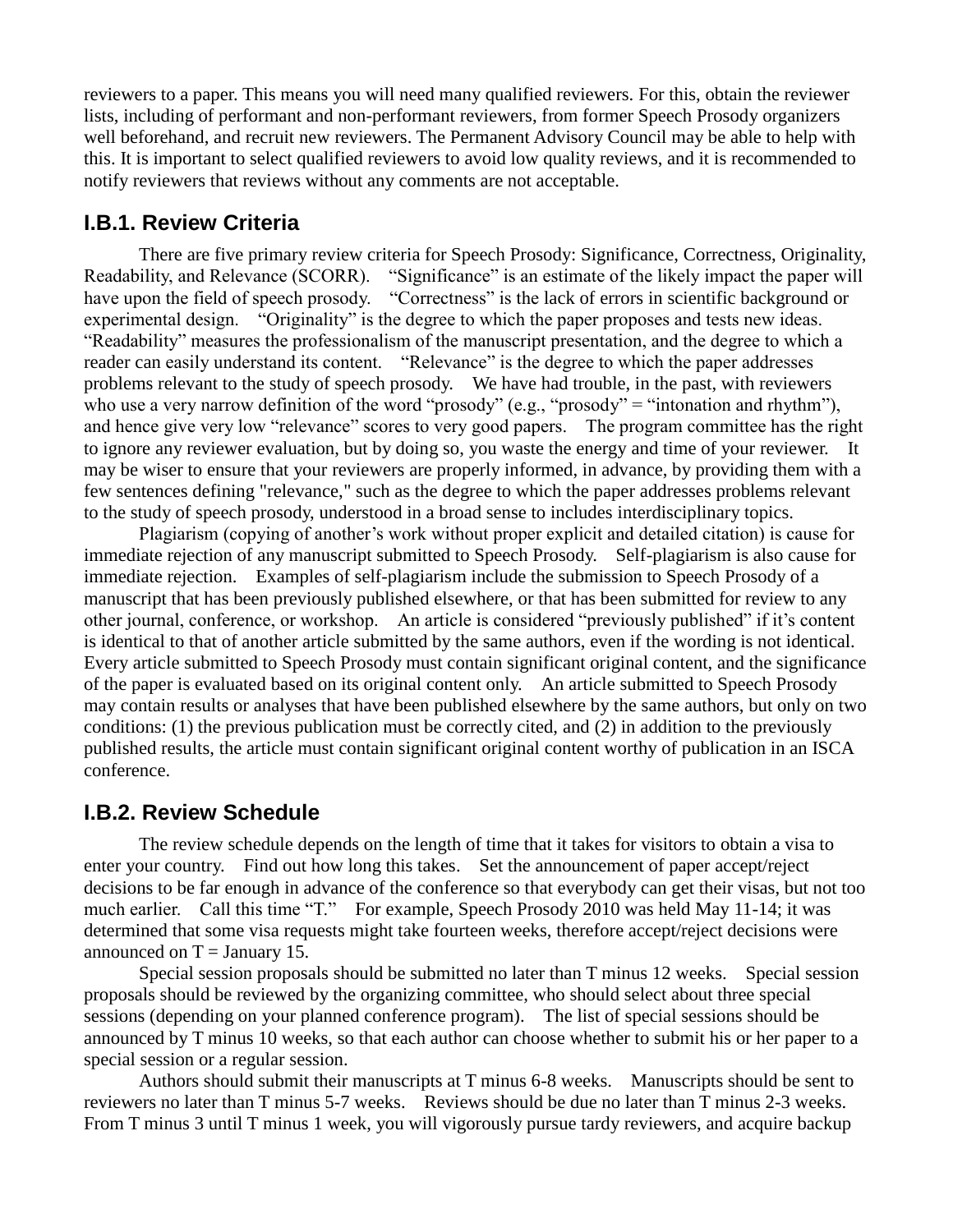reviews as necessary, so that by T minus 1 week, you have all the reviews you need to make final accept/reject decisions.

Final accept/reject decisions are made at a review meeting, attended by all members of the organizing committee, some time between T-1week and T. It is usually helpful if organizers of special sessions can attend this meeting, perhaps by teleconference. Manuscripts should be divided among members of the organizing committee, so that, before the committee meeting, at least one member of the committee has read the reviews of every submitted manuscript. It is important that every review is read by at least one member of the organizing committee: If a reviewer proves that a paper is plagiarized, or is otherwise dishonest, then the paper should be rejected, even if its average review score is high.

Papers are accepted based primarily on review score. Reviewers are asked to score each paper on a numerical scale between 1 and 5. Reviewers are also asked to evaluate the confidence with which they rate each paper. Several types of average are therefore possible: raw average, confidenceweighted-average, Z-normalized average (each reviewer's scores are normalized to zero mean and unit variance prior to averaging across reviewers), and Z-normalized confidence-weighted average. Of these, the raw average is most useful, but the other averages can also help to determine borderline cases. In 2010, the cutoff for acceptance was 2.6. Conference organizers may accept papers whose average review score is slightly below the cutoff, but which merit inclusion because they address underresourced languages, because they are salient to the theme of the conference, or for some other reason.

By the time of your review meeting, you should know how many oral sessions you will have at the conference, and therefore, how many papers can be accepted for oral presentation. This number should be roughly 34-36 papers (around 12%), in roughly 6 oral sessions. Generally, the top-reviewed papers are accepted for oral presentation. In 2010, papers with average review score of at least 4.1 were accepted for oral presentation.

Manuscripts submitted to a special session are reviewed separately, by the special session organizers. The special session organizers should also be given a list of top-rated papers that seem relevant to their area, so that they can choose any of the regular papers that they wish to include in the special session. Conversely, papers rejected from the special session may be accepted to the regular conference (usually for poster presentation) if their average review score is above the conference acceptance threshold.

#### *I.C. Scientific Committee*

Members of the Scientific Committee review papers. They are also encouraged to give you advice on the conduct of the conference, but they rarely do so.

If you have, say, 300-350 manuscripts, and if each should be reviewed by three reviewers, then you will need 900-1050 reviews. If each member of the Scientific Committee is willing to review eight papers (an optimistic assumption), then you will need 113-132 people on the Scientific Committee.

At least one year prior to the conference, determine the topic areas that will be listed on the call for papers. Contact all of the members of the previous Scientific Committees, asking if they are willing to serve again and for which topics. Find out how many people you have in each topic area. If the number of reviewers in any topic area is insufficient, recruit new members of the Scientific Committee from the faculty of appropriate research institutions.

The Technical Program Committee (TPC) will be formed of selected members of the Scientific Committee. It is recommended to launch the TPC as early as possible, since it is responsible for the paper submission procedure and paper selection process, and then for making the conference program including keynote speaker assignments, special session planning, and other special events of the program. When selecting keynote speakers, regional, gender, and age balance should be taken into account, together with their topics and approaches.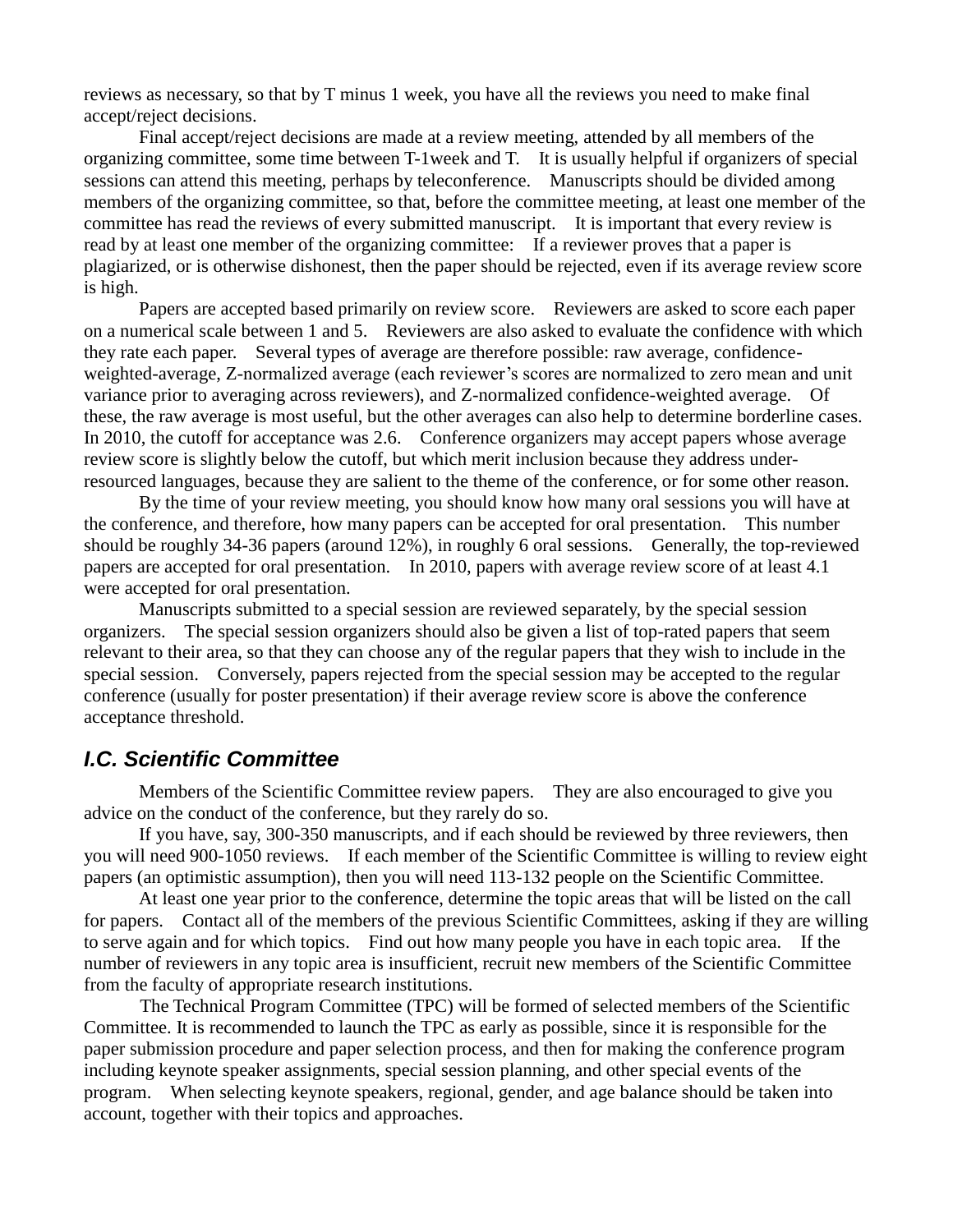## *I.D. Call for Papers*

The call for papers should include (1) the ISCA logo, (2) the name of the conference, (3) a short definition of the conference, (4) a list of topics on which papers are encouraged, and (5) important dates including at least the manuscript deadline and the conference date.

### *I.E. Manuscripts*

Manuscripts should be formatted according to the guidelines of the Interspeech conference. Style files are usually available on the Interspeech website; you can provide a copy of the style files on the Speech Prosody conference web site. The style guidelines for Speech Prosody can be somewhat less restrictive than those for Interspeech. Font must be no less than 10 point. Professional citation standards must be upheld; some authors will not know what this means, so you may want to provide examples.

Manuscripts should be submitted in PDF format, with embedded fonts. In 2010 we experimented with allowing Word-formatted manuscript submissions, and the experiment was a dramatic failure; several manuscripts could not be reviewed because fonts available on the author's computer were unavailable on the reviewer's computer. Likewise, in 2010, we did not check PDF for embedded fonts until after the conference, therefore we were unable to publish any book containing all of the submitted papers. You should create a batch job that automatically checks every submitted PDF document, in order to make sure that it has all of its required fonts embedded in the document file. If not, you will be unable to publish the document, and some reviewers will be unable to read the document.

### *I.F. Manuscript management software*

Recently EasyChair has been used for manuscript submission and reviewing. It is worth getting the professional version for the time it saves when producing the files needed for creating the proceedings for the ISCA Archive.

## *I.G. Program*

The conference program should span four days, typically in at the end of April, May, or beginning of June. There has been quite a lot of variation in the way in which the oral sessions have been designed. The number of invited speakers has varied considerably (2002 : 18, 2004 : 12, 2006 : 3, 2008 : 5, 2010 : 5). Special sessions were introduced at the third conference in 2006. The 2008 conference introduced oral sessions which were neither invited nor special sessions. The 2010 conference included three special sessions (two hours each), eight regular oral sessions (varying in length from one to two hours), five keynote sessions (one hour each), and eight poster sessions (two per day, held simultaneously in the same room, but divided by topic). All conferences since 2004 have followed the policy of allowing posters to be displayed for the entire day of their presentation, e.g., from 8am-6pm. Coffee breaks are twenty to thirty minutes. Lunch breaks vary from 60 to 90 minutes.

 In principle, the program should be in a single track. To ensure this, we need to assign most papers as poster presentations. Unfortunately some sources of travel funds may be reluctant to send students to present posters, so it may be worth including a statement on the conference web-page; such as "Assignment of a paper to oral or poster session is not related to its quality; papers assigned to poster sessions are evaluated equally to those assigned to oral sessions."

### *I.H. Publications*

You should aim to generate four publications as a result of this conference: (1) an abstract book,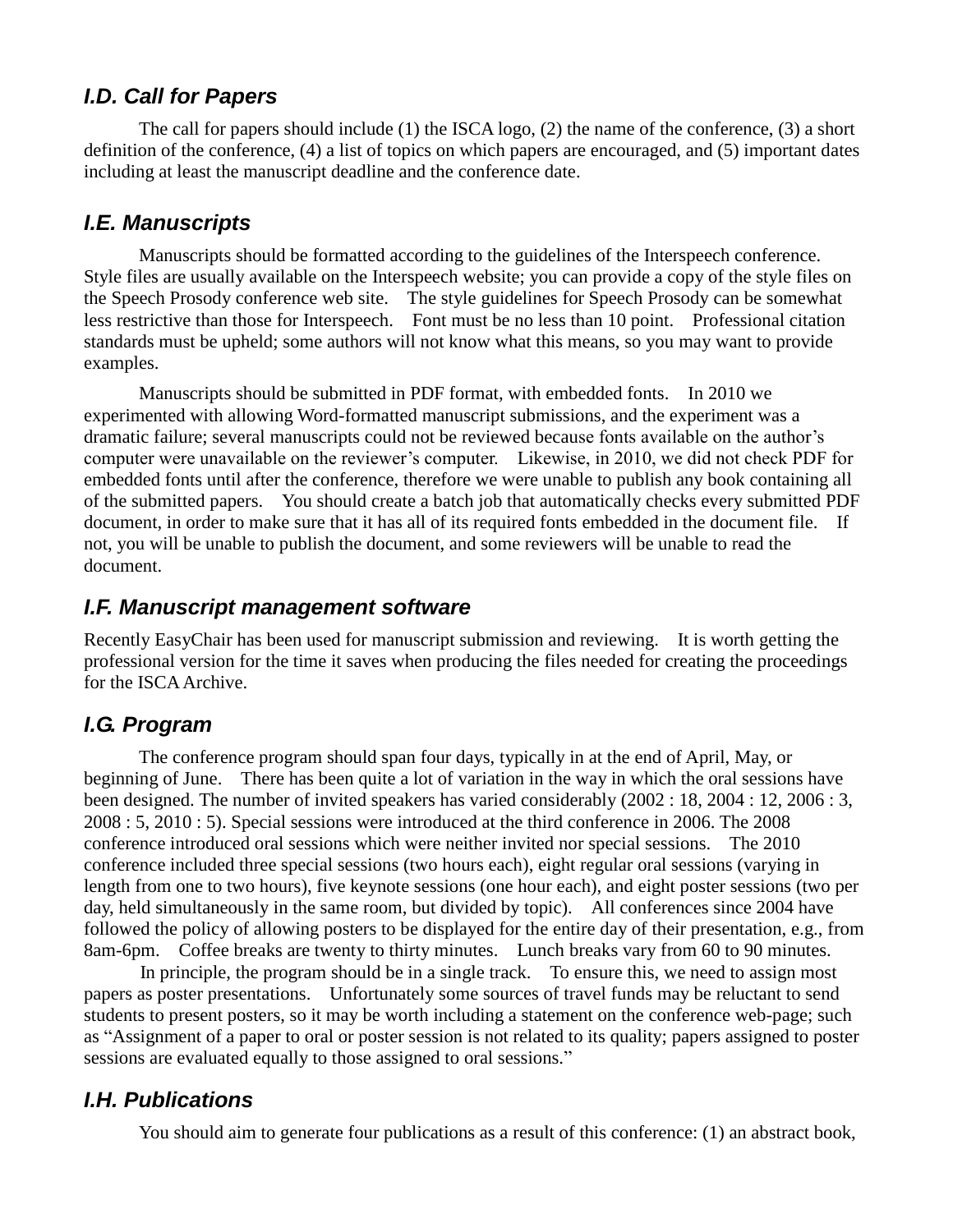which will be given to everyone who attends the conference, (2) a USB drive or CD-ROM of the conference proceedings, also given to everyone who attends the conference, (3) an electronic package of the paper formatted for archiving at the ISCA website, and (4) a book, not necessarily printed, but at least as a pdf file.

The abstract book and conference proceedings book can be pretty easily published through any on-line micro-publishing agency, e.g., in the United States, lulu.com is convenient. In order to publish as a book, you will need PDF with embedded fonts.

Authors appreciate a CD-ROM or USB drive on which each manuscript has been embellished with the ISCA logo and conference information, including the ISSN, namely 2333-2042. In order to do this, you will need PDF with embedded fonts.

Archiving at the ISCA site requires creation of indices in a specific format. Please contact the ISCA Publication and Archive Committee for the current guidelines.

Producing a book of the proceedings has two merits: it can be a publication with its own ISBN, and it can be submitted for indexing. For details, please see *Indexing proceedings of ISCA-supported workshops*, by Mark Hasegawa-Johnson, available from the ISCA website. In the past, Speech Prosody has been indexed by Ei Compendex, under the title "Proceedings of the International Conference on Speech Prosody."

#### *I.I. Paper Awards*

It is very motivating for students to provide one or more Best Student Paper Awards, typically awarded at the closing. The TPC should make the selection plan well beforehand, and advertise the existence of awards on the conference homepage. The Permanent Advisory Committee (PAC) members will be happy to help with the selection process.

Generally the five top-reviewed student papers receive a "Best Student Paper" award. In 2010, there was an eight-way tie for this award, at an average review score of 4.67. The winners were selected based on confidence-weighted and Z-weighted average review scores.

## *I.J. Contacting the ISCA Board*

Be sure to contact the relevant ISCA board members early, first regarding the process of preparing Conference Proceedings for the ISCA Online Archive (the Publication and Archive Committee), and second regarding student scholarships for travel or best paper awards (although the latter are usually not monetary), handled by the ISCA Grants and Awards Committee or the Conference Committee.

#### *I.K. Chances to Edit a Book*

The call for special sessions should note that the possibility of an edited volume based on the special session papers, specifically in the Springer series: Prosody, Phonology and Phonetics. More information on the book series can be found at<https://www.springer.com/series/11951>

#### *I.L. Website*

The website should be designed, if possible, so that after the conference it can be archived permanently at sprosig.org. For this simple html is preferable to advanced technologies. If this is not possible, at least the key information should be available in an easily archivable format, such as html or pdf, including the call for papers, schedule, keynote speakers names and abstracts, and committee memberships.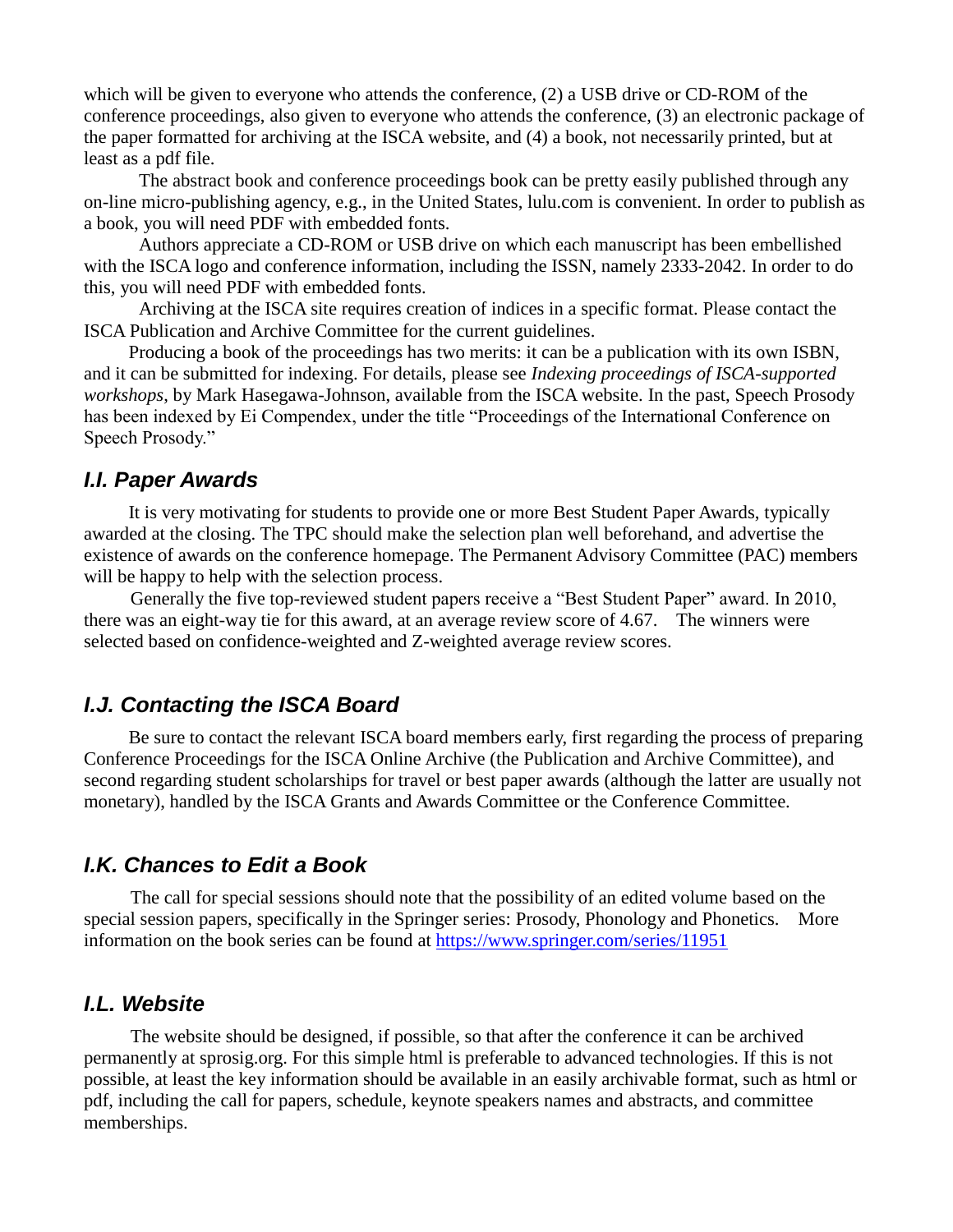# **II. Hospitality Aspects of Conference Planning**

#### *II.A. Venue*

By this time, you have already picked out a conference venue. Make sure that the venue is available for the entire period of your scheduled conference activities.

### *II.B. Budget*

SProSIG does not (currently) have any mechanism to insure the Speech Prosody conference in case of financial loss. In all conferences to date, the financial risk of organizing the Speech Prosody conference has been borne fully by its organizers. In practice, the conference has never either gained or lost any large percentage of the money invested, but since the total budget is necessarily large, individual organizers may be justifiably concerned to avoid even a small percentage loss. In order to avoid loss, it is helpful (1) to budget early and carefully, (2) to seek sponsors. In 2010, for example, the University of Illinois agreed several months in advance to underwrite about \$10,000 of financial loss, and this loss was then computed into the budget for the purpose of lowering registration fees; no additional loss was incurred.

The budget should include funds for coffee breaks, for a reception on the first night of the conference, and for a banquet on the third night of the conference. You should also plan to give a registration packet to each person attending the conference, including an abstract book, a CD-ROM of the conference proceedings, a map of the area around the conference venue, an advertisement for the next upcoming ISCA conference, a nametag, and possibly a conference bag.

### *II.C. Registration Fees*

There should be at least eight classes of registration, according to the following system: (student vs. non-student) X (ISCA member vs. ISCA non-member) X (early registration vs. late registration).

A student registration fee should be about half the price of a corresponding non-student registration fee. Student registration fees should only be permitted to students who can upload a document proving that they are currently registered (at the time of registration) as a student at some educational institution. Student registration should include the banquet. Typically, about half of the registrants (about 150) will be students, and about half (about 150) will be full registrations.

The way to set registration fees, therefore, is as follows. Decide how many people you expect to attend (about 300). Determine the total cost of the conference. Divide these numbers, in order to find the total cost per person of the conference. An ISCA member non-student, registering before the early registration deadline, pays 4/3 of this cost. An ISCA student member, registering before the early registration deadline pays 2/3 of this cost.

ISCA non-members pay a higher registration fee. In the past the excess fee was sufficient to provide them with a one-year membership in ISCA, and to also cover the fees to pay in order to send this money to ISCA, but this is no longer required.

There is typically an early registration deadline, about two months before the conference, simply because it is helpful for the conference organizers to receive their registration fees a couple of months before the conference. Late registrations are typically 10-20% more expensive.

### *II.D. Advertising the Conference*

Advertise the conference by posting two e-mails each to mailing lists such as the Linguist list, the Auditory list, the ISCApad, the IEEE Speech and Language Technical Committee mailing list, the Fonetiks list (FONETIKS-request AT *jiscmail.ac.uk*) and the speech prosody list. About six weeks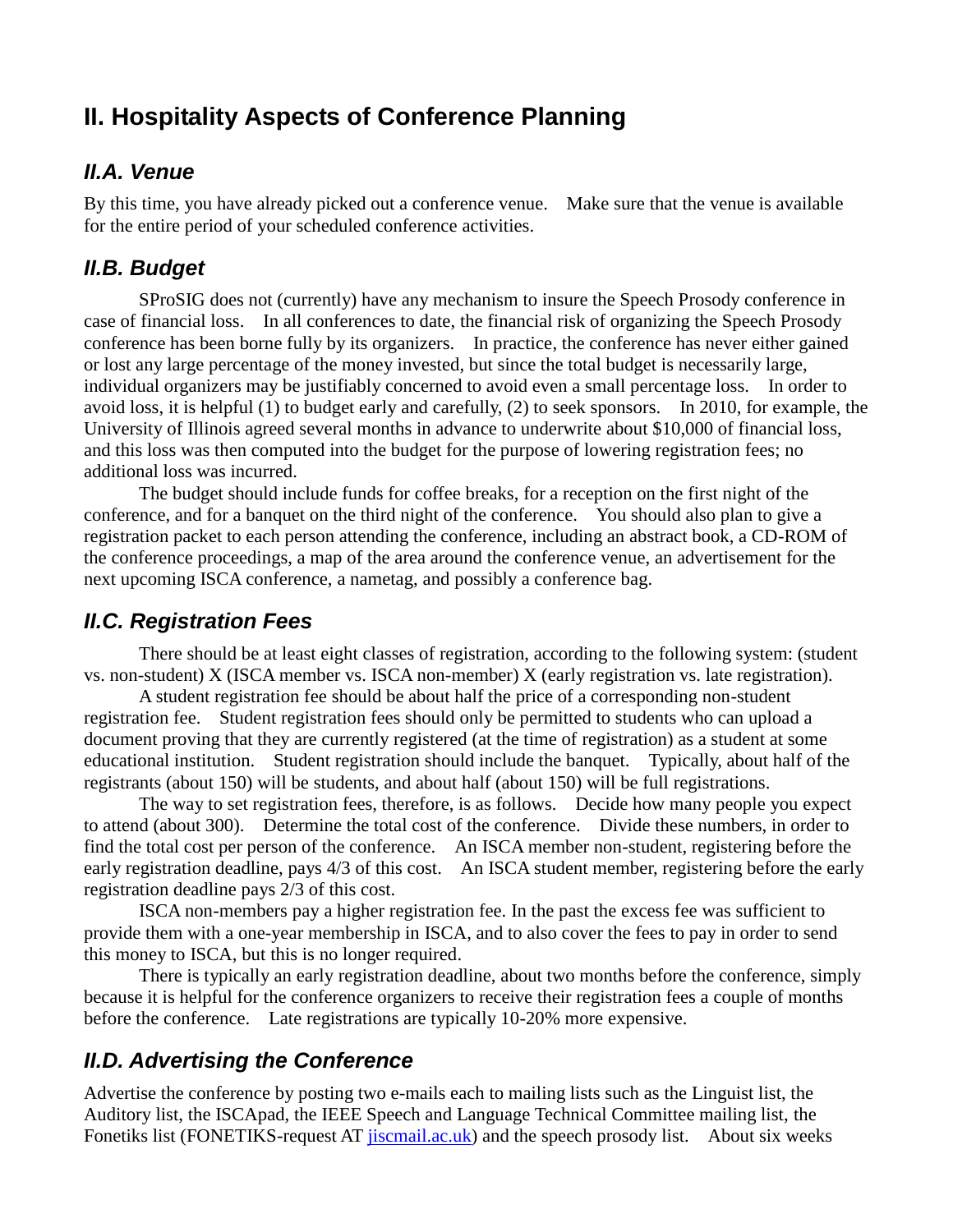before the manuscript deadline, you should send the call for papers to each of these lists (some mailing lists, like the IEEE SLTC list, have a lead time of about one month between submission and publication; plan ahead). Again, about one month before the early registration deadline, you should send an announcement of the conference to each of these mailing lists.

Social networks may also be useful.

#### *II.E. Hotels for Guests*

If possible, arrange special prices for guests at area hotels, and a budget option such as rooms in university guest houses.

If you are holding the conference in a hotel, be aware that your guests are internet experts. In 2010 the conference was attended by 300 people, but only about 85 per night stayed in the conference hotel; others stayed in nearby hotels.

### *II.F. Transportation and Maps*

Be sure that the web page provides detailed instructions, allowing visitors to make their way from any of the likely airports, train stations, or bus stations to the conference venue. The web page should also tell visitors how much they should expect to pay in terms of taxi or subway fees in order to get from an international terminus to the conference venue.

### *II.G. Sponsorship and Exhibition*

Sponsorship of Speech Prosody conferences has varied considerably from year to year. In some years, organizers have been able to secure sponsorship from professional organizations, businesses, municipal organizations, and non-profit organizations. The home university is often willing to provide some support. Begin discussing any such sponsorship agreement early --- at least a year before the date of the conference --- so that the organizations you approach will have time to add this line item into their budgets for the coming year. Be ready to discuss the specific benefit received by the organization you approach. A university may be ready to sponsor the conference in exchange for publicity. A municipal organization might be willing to support student travel scholarships, if it means that more students will visit the municipality. Publishers may be willing to exchange publicity, e.g., the publication advertises the conference, and the conference advertises the publication. You may be aware that larger conferences (e.g., Interspeech) often rent exhibition space. Exhibitions at a conference the size of Speech Prosody are rare, not because we charge too much for exhibition space, but because companies have been unwilling to cover the travel and salary costs of a staff member to perform the exhibition. It may be that there is an opportunity for virtual, unstaffed, or part-time exhibitions.

### *II.H. Conference Assistants*

You will need students to staff the registration desk, and to carry microphones in oral sessions. In 2010, these Conference Assistants were recruited internationally; in return for six hours of work some time during the conference, each student was given free registration at the conference. In essence, this provided a kind of scholarship, helping students to attend the conference who would otherwise have been unable to afford it.

Previously, these Conference Assistants have typically been recruited from the universities of the host country. In this way, it may be possible to get a large number of students from your own university to be interested in prosody.